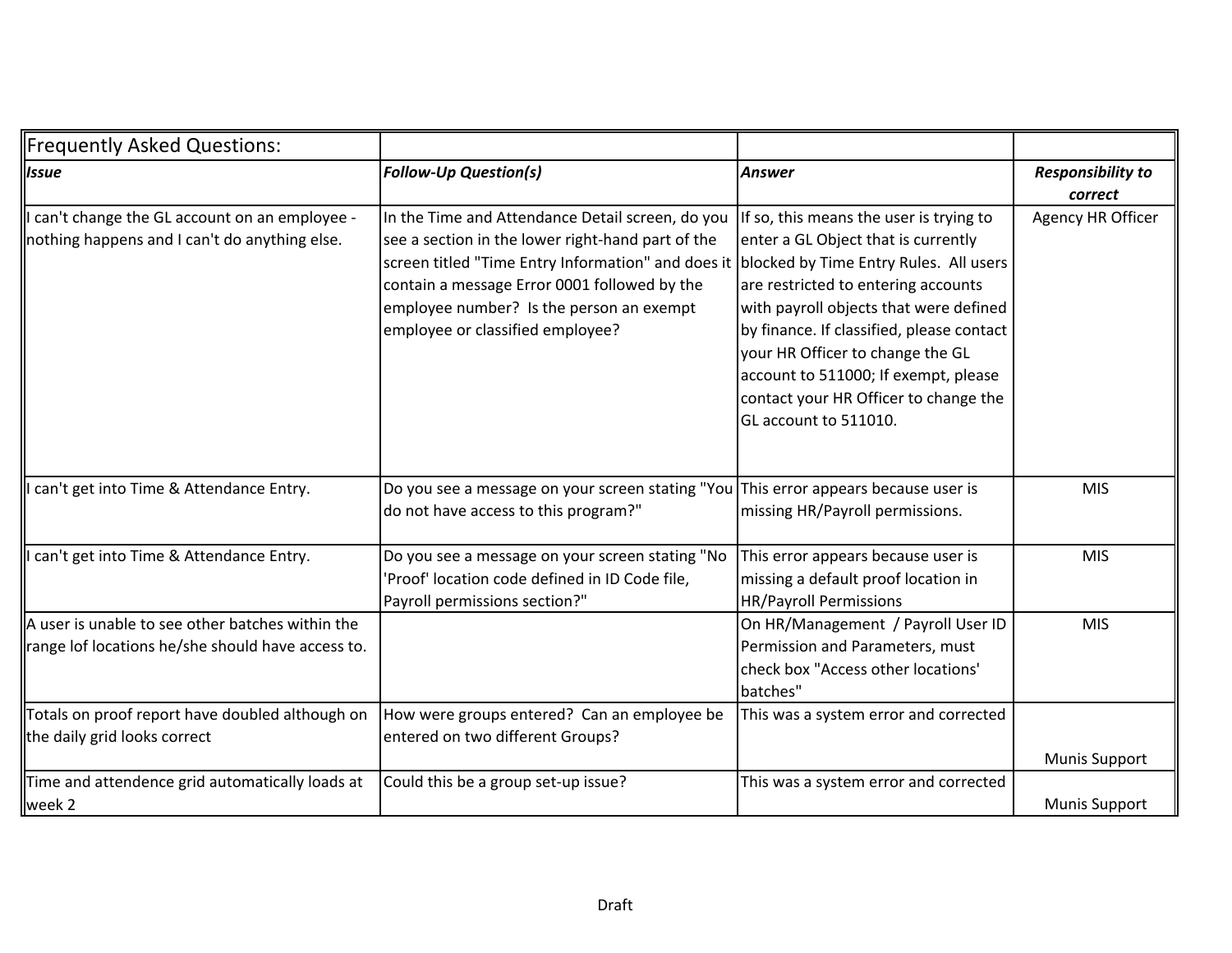|                                                                                           | This was a system error and corrected                                                               |                             |
|-------------------------------------------------------------------------------------------|-----------------------------------------------------------------------------------------------------|-----------------------------|
|                                                                                           |                                                                                                     | <b>Munis Support</b>        |
| Do you see a message on your screen stating<br>"Payroll run number not established?"      | This error appears because user has<br>not been added to the payroll (Payroll                       | Payroll                     |
|                                                                                           | staff member needs to switch this<br>user to the active payroll).                                   |                             |
| Do you see an error message stating "There is no<br>active payroll attached to this user" | The payroll department needs to<br>switch this user to the active current<br>payroll in the Payroll | Payroll                     |
| In the lower left hand corner of the daily grid                                           | If yes, Ms. Fahie or Ms. Blyden or staff                                                            | Payroll                     |
| screen, do you see the message "Employee does                                             | will need to add an accrual record for                                                              |                             |
| not have an accrual record for this pay type?"                                            | vacation and/or sick time for the                                                                   |                             |
|                                                                                           | employee. Until you go live on MUNIS                                                                |                             |
|                                                                                           | 4/1, there may be instances where an                                                                |                             |
|                                                                                           | accrual record was previously added                                                                 |                             |
|                                                                                           | into ERP for employees but is no                                                                    |                             |
|                                                                                           | longer in the system. This may be the                                                               |                             |
|                                                                                           | result of a timing issue with accrual                                                               |                             |
|                                                                                           | data conversion. Accrual records                                                                    |                             |
|                                                                                           | were last loaded into ERP (as of 2/3/9)                                                             |                             |
|                                                                                           | Dec. 15th from FMS data pulled Oct.                                                                 |                             |
|                                                                                           | 22nd. This means any accrual records                                                                |                             |
|                                                                                           | added into ERP between Oct. 22nd                                                                    |                             |
|                                                                                           | and 12/15 were overwritten. A final                                                                 |                             |
|                                                                                           | conversion of accrual data will take                                                                |                             |
|                                                                                           | place at the very end of March.                                                                     |                             |
|                                                                                           |                                                                                                     |                             |
|                                                                                           |                                                                                                     | Start/Status/Change program |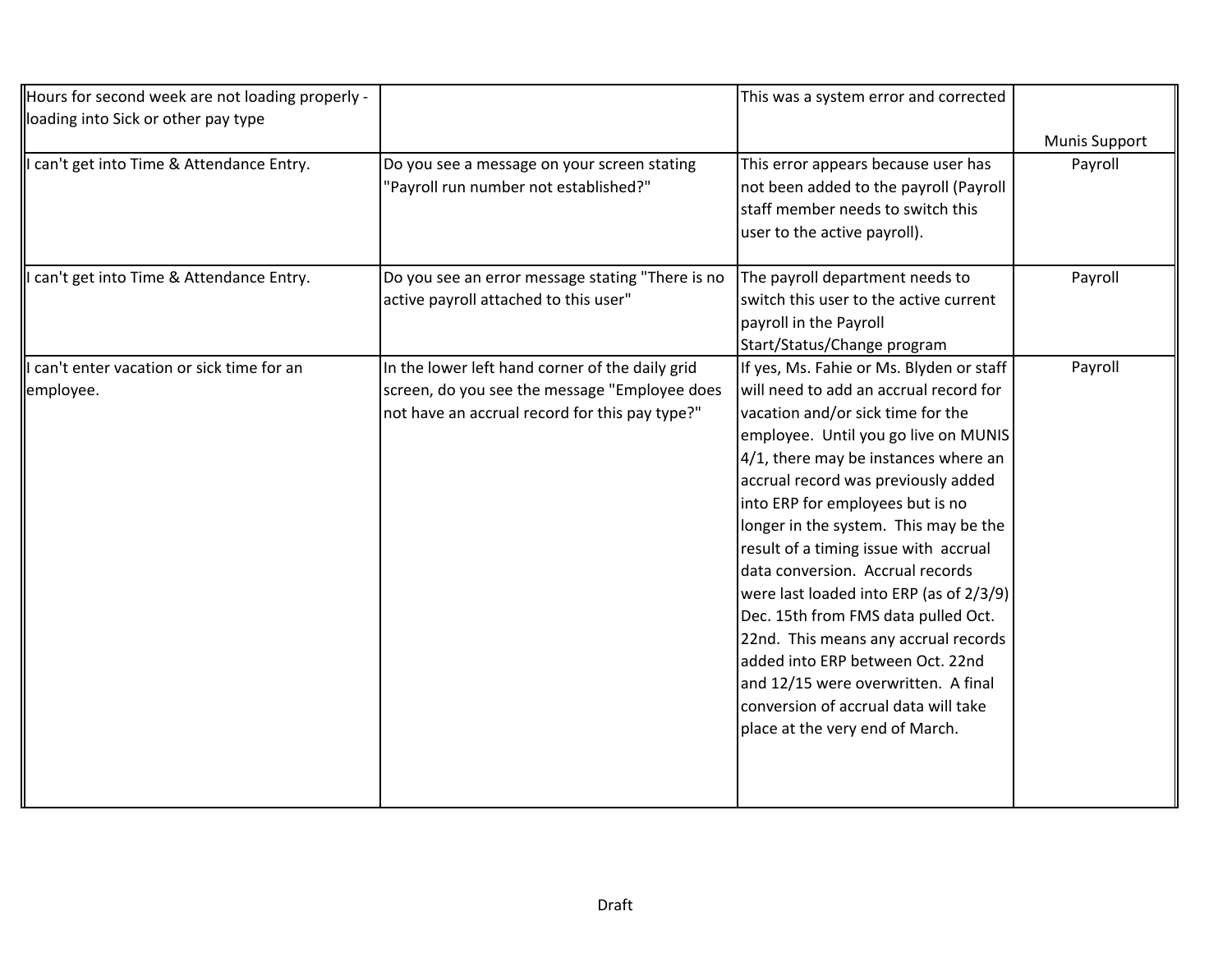| My batch is missing an employee.                                                                                                                                                                                       |                                                                                                                                                                                                                                                                                                                                                                                                                                                                                                                                                                                                                                                                                 | Payroll staff: Verify the status of the<br>employee the person is expecting to<br>see . If the employee is active, verify<br>the location of the employee. See<br>whether it matches the location code<br>in the Time Entry group (Time Entry<br>Group F/M) for the group the time<br>entry clerk is working in. If the Time<br>Entry group uses employee number<br>vs. location, verify whether the user is<br>among the listed employees. |         |
|------------------------------------------------------------------------------------------------------------------------------------------------------------------------------------------------------------------------|---------------------------------------------------------------------------------------------------------------------------------------------------------------------------------------------------------------------------------------------------------------------------------------------------------------------------------------------------------------------------------------------------------------------------------------------------------------------------------------------------------------------------------------------------------------------------------------------------------------------------------------------------------------------------------|---------------------------------------------------------------------------------------------------------------------------------------------------------------------------------------------------------------------------------------------------------------------------------------------------------------------------------------------------------------------------------------------------------------------------------------------|---------|
|                                                                                                                                                                                                                        |                                                                                                                                                                                                                                                                                                                                                                                                                                                                                                                                                                                                                                                                                 |                                                                                                                                                                                                                                                                                                                                                                                                                                             | Payroll |
| If Groups are not showing up properly, there may<br>be a set-up error                                                                                                                                                  | Do you prefer to have your Groups established by<br>location(s) or island(s)                                                                                                                                                                                                                                                                                                                                                                                                                                                                                                                                                                                                    | Department will have to determine<br>how Groups are established                                                                                                                                                                                                                                                                                                                                                                             | Payroll |
| Explain the "inclusive" box on Group set-up; when It is unlikely the USVI will use the inclusive check-<br>should it be checked and what happens when it is box in Time Entry Groups set-up. This should be<br>checked | checked if ALL criteria listed needs to apply for an<br>employee to be loaded into a group. For<br>example, if the group is set up by location AND<br>bargaining unit, check location or job class (the<br>additional criteria options available), an employee<br>would need to meet both criteria in order to load<br>into the group. Since it doesn't make sense that<br>someone would set up a group so that location<br>code and individual employee criteria would need<br>to be met, this box does not need to be checked<br>for purposes of Time Entry Group set-up in the<br>USVI. NOTE: explanation of this functionality is<br>provided in the T&A Procedures Manual. |                                                                                                                                                                                                                                                                                                                                                                                                                                             |         |
|                                                                                                                                                                                                                        |                                                                                                                                                                                                                                                                                                                                                                                                                                                                                                                                                                                                                                                                                 |                                                                                                                                                                                                                                                                                                                                                                                                                                             | Payroll |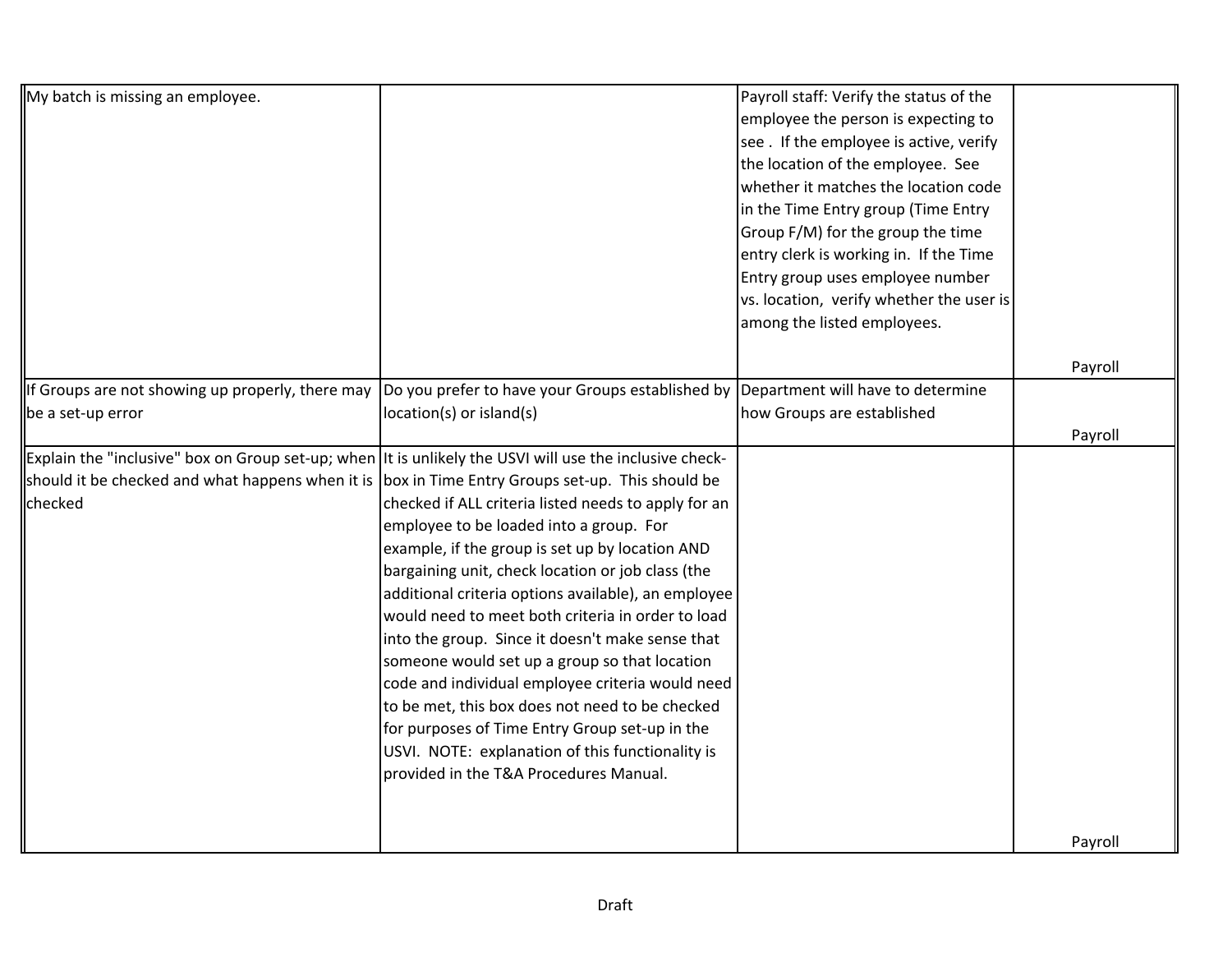| Can you please define and explain when to use<br>the Delete buttons (red X) on the Time Entry and<br><b>Group Screens</b>                        | Per Gini - right click to delete                                                                                                                                                                                                                                                                                                                        |                                                                                                                                                                                                                                                                                                                          | Payroll         |
|--------------------------------------------------------------------------------------------------------------------------------------------------|---------------------------------------------------------------------------------------------------------------------------------------------------------------------------------------------------------------------------------------------------------------------------------------------------------------------------------------------------------|--------------------------------------------------------------------------------------------------------------------------------------------------------------------------------------------------------------------------------------------------------------------------------------------------------------------------|-----------------|
| During Group Set-up by Location, position control<br>number must be changed to reflect correct<br>location by HR staff                           | Kiersten - how can we word this better? I'm not<br>sure exactly what the issue is here. This isn't<br>worded as a Q&A and reads more like a step you<br>want to ensure happens within Position Control<br>F/M. Position control location has nothing to do<br>with Time Entry Group F/M, therefore the<br>wording in column A doesn't make sense to me. | GVI needs to check to make sure<br>position control number is tied to<br>proper location (proper location<br>number is part of position control<br>number)                                                                                                                                                               | Payroll and DOP |
| When I go to add a batch in Time & Attendance<br>Entry, the program takes me directly to the daily<br>grid without any employee data.            | After verifying your department and location<br>information and possibly entering a comment, did<br>an "Auto-Load" screen then appear? Expand to<br>include Preferences set-up (this was already<br>included in the cell to the right)                                                                                                                  | -If yes, make sure the user selects a<br>group from the "Group" field pull-<br>down list, then click "Accept."<br>-If No, direct the user to the<br>"Preference" side-menu function on<br>the batch header screen and have<br>him/re select "enable auto-load" from<br>the check boxes near the bottom of<br>the screen. | User            |
| I can not load employees into my Time &<br>Attendance batch.                                                                                     | After clicking the "Add Batch" button and verifying- If yes, make sure the user selects a<br>your information/entering a comment, you should group.<br>see an "Auto-Load" screen. If you mouse-click the instruct user to contact the individual<br>down-arrow on the far right of the "Group" field,<br>do you see at least one group to choose from?  | - If no,<br>in their dept/agenency responsible for<br>setting up and maintaining Time Entry<br>Groups.                                                                                                                                                                                                                   | User            |
| I am an approver and can only see one report<br>showing me batch details. I should have a choice<br>and be able to look at other report options. | N/A                                                                                                                                                                                                                                                                                                                                                     | Direct the user to the "Preference"<br>side-menu function on the batch<br>header screen and have him/her<br>select "Always choose" in the report<br>options section "Report" field.                                                                                                                                      | User            |